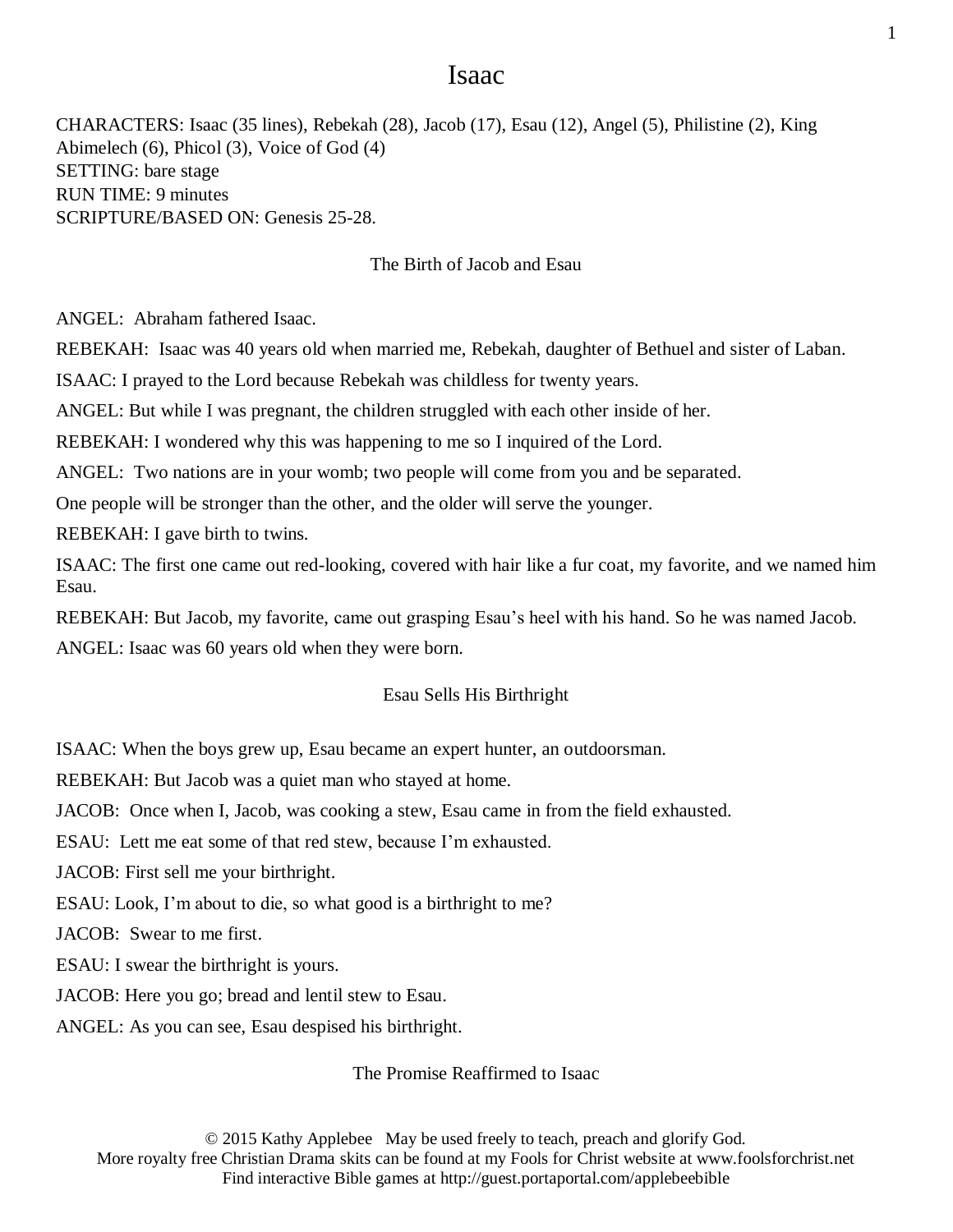ISAAC: Another famine is occurring.

REBEKAH: Just like the one that happened in Abraham's time.

VOICE OF GOD: Do not go down to Egypt. Live in the land that I tell you about; stay in this land as a foreigner, and I will be with you and bless you.

ISAAC: My father Abraham told me you promised to give all these lands to him and his offspring.

VOICE OF GOD: I will make your offspring as numerous as the stars of the sky, I will give your offspring all these lands, and all the nations of the earth will be blessed by your offspring.

REBEKAH: We know you bless us because Abraham listened to your voice.

VOICE OF GOD: He did. He kept my mandate, my commands, my statutes, and my instructions.

ISAAC: We will settle with Abimelech king of the Philistines, as you have commanded.

PHILISTINE: Who is that gorgeous woman?

ISAAC: She is my sister.

REBEKAH: *(whispering to ISAAC)* I'm not your sister. I'm your wife.

ISAAC: Shhhhh! The men of the place will kill me because you are a beautiful woman.

REBEKAH: But one day we were found out when the king looked down from the window and was surprised to see Isaac caressing me.

ISAAC: I knew we could be in for big trouble when he sent for me.

ABIMELECH: So she is really your wife! How could you say, 'She is my sister'?

ISAAC: Because I thought I might die on account of her.

ABIMELECH: What is this you've done to us? One of the people could easily have slept with your wife, and you would have brought guilt on us. (to audience) Whoever harms this man or his wife will certainly die.

## Conflicts over Wells

REBEKAH: Isaac planted seed in that land, and in that year he reaped a hundred times what was sown.

ISAAC: The Lord blessed us and I became rich and kept getting richer until he was very wealthy.

REBEKAH: We had flocks of sheep, herds of cattle, and many slaves.

ISAAC: The Philistines were envious of me and stopped up all the wells that Abraham's slaves had dug.

ABIMELECH: You gotta go. You are much too powerful for us.

REBEKAH: We left and reopened the water wells that had been dug by Abraham.

ISAAC: The Philistines had stopped them up after Abraham died.

PHILISTINE: The water is ours! Get lost.

ISAAC: I had to keep moving until I dug a well we didn't quarrel it.

REBEKAH: Isaac named it Open Spaces and said, "For now the Lord has made room for us, and we will be fruitful in the land."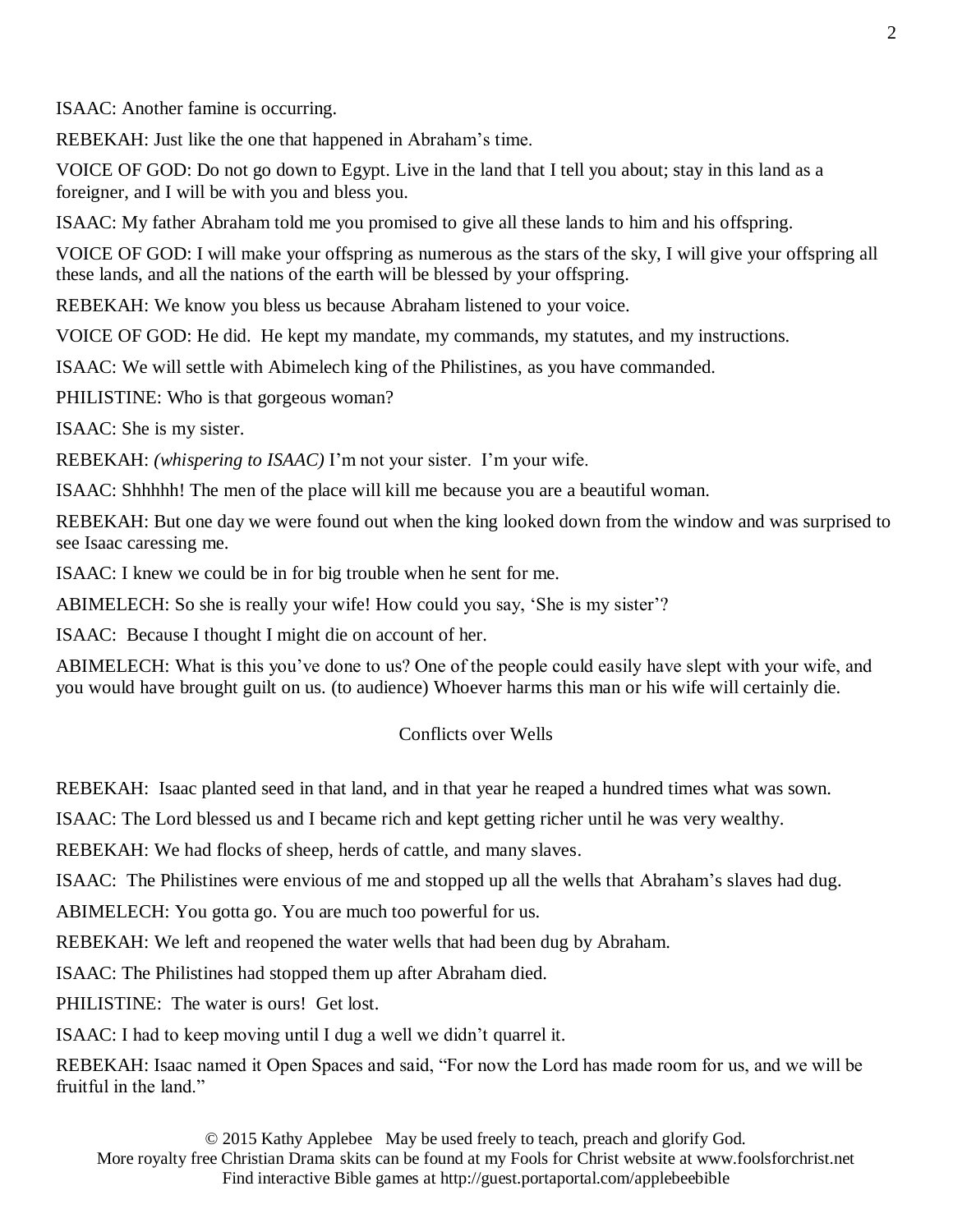VOICE OF GOD: I am the God of your father Abraham. Do not be afraid, for I am with you. I will bless you and multiply your offspring because of My servant Abraham.

ISAAC: So I built an altar and called on the name of Yahweh.

REBEKAH: Then King Abimelech showed up with Phicol the commander of his army.

ISAAC: Why have you come to me? You hated me and sent me away from you.

ABIMELECH: We have clearly seen how the Lord has been with you.

PHICOL: We think there should be an oath between two parties—between us and you.

ABIMELECH: Let us make a covenant with you; you will not harm us, just as we have not harmed you.

PHICOL: We have only done what was good to you, sending you away in peace.

ABIMELECH: You are now blessed by the Lord.

ISAAC: Let us swear this oath.

PHICOL: Then we will leave in peace.

## The Stolen Blessing

REBEKAH: When Esau was 40 years old, he took Hittite wives.

ISAAC: They made life bitter for Rebekah and Isaac.

REBEKAH: When Isaac was old and his eyes were so weak that he could not see, he called his older son Esau.

*Rebekah is obviously eavesdropping on the conversation*

ESAU: Here I am, father.

ISAAC: Look, I am old and do not know the day of my death. Take your hunting gear, your quiver and bow, and go out in the field to hunt some game for me.

ESAU: Of course, father.

ISAAC: Then make me a delicious meal that I love and bring it to me to eat, so that I can bless you before I die.

REBEKAH: *(stage whispering and motioning to Jacob*) Listen! I heard your father talking with your brother Esau. He said, 'Bring me the game and make a delicious meal for me to eat so that I can bless you in the Lord's presence before I die.'

JACOB: That's bad news for me.

REBEKAH: Go to the flock and bring me two choice young goats, and I will make them into a delicious meal for your father—the kind he loves. Then take it to your father to eat so that he may bless you before he dies.

JACOB: *(frightened and wary)* Look, my brother Esau is a hairy man, but I am a man with smooth skin. If my father touches me, it will be revealed I am a deceiver and it will bring a curse rather than a blessing on me.

REBEKAH: Let the curse be on me, my son. Just obey me and go get them for me.

JACOB: Ok.

REBEKAH: I made the delicious food Isaac wanted, took Esau's best clothes and had Jacob wear them.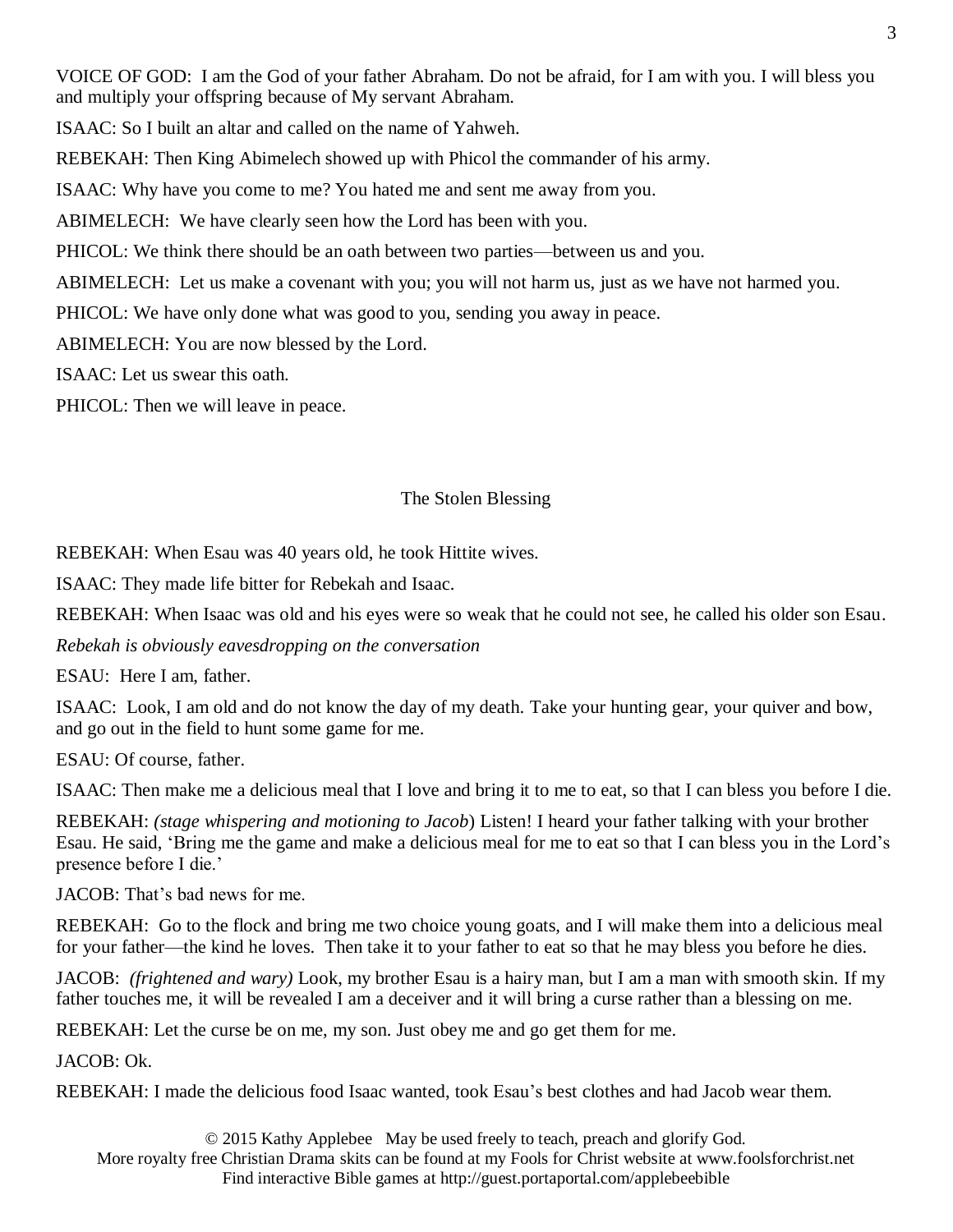JACOB: Why are you putting the goat skins on my hands and neck?

REBEKAH: So you seem as hairy as Esau. Now take your father the food.

JACOB: My father.

ISAAC: Here I am. Who are you, my son?

JACOB: I am Esau, your firstborn. I have done as you told me. Please sit up and eat some of my game so that you may bless me.

ISAAC: How did you ever find it so quickly, my son?

JACOB: Because the Lord your God worked it out for me.

ISAAC: Please come closer so I can touch you, my son. Are you really my son Esau or not?

JACOB: Yes, I am your son.

ISAAC: The voice is the voice of Jacob, but the hands are the hands of Esau. Are you really my son Esau?

JACOB: I am.

ISAAC: Then let me eat so that I can bless you. Please come closer and kiss me, my son.

JACOB: Ok.

ISAAC: You must be Esau because the smell of my son is like the smell of a field that the Lord has blessed.

May God give to you—from the dew of the sky and from the richness of the land—an abundance of grain and new wine.

May peoples serve you and nations bow down to you. Be master over your brothers; may your mother's sons bow down to you. Those who curse you will be cursed, and those who bless you will be blessed.

JACOB: Thank you father.

ISAAC: You may go.

REBEKAH: As soon as Isaac had finished blessing Jacob and Jacob had left the presence of his father Isaac, his brother Esau arrived from the hunt.

ESAU: Let my father get up and eat some of my game, so that you may bless me.

ISAAC: Who are you?

ESAU: I am Esau your firstborn son. *(beat)* Why are you trembling uncontrollably?

ISAAC: Who was it then who hunted game and brought it to me? I ate it all before you came in, and I blessed him. Indeed, he will be blessed!

ESAU: *(loudly and bitterly)* Bless me too, my father!

ISAAC: Your brother came deceitfully and took your blessing.

ESAU: He is rightly named Jacob because he has cheated me twice now. He took my birthright, and look, now he has taken my blessing. Haven't you saved a blessing for me?

ISAAC: Look, I have made him a master over you, have given him all of his relatives as his servants, and have sustained him with grain and new wine. What then can I do for you, my son?

ESAU: *(loudly weeping)* Do you only have one blessing, my father? Bless me too, my father!

ISAAC: Look, your dwelling place will be away from the richness of the land, away from the dew of the sky above.